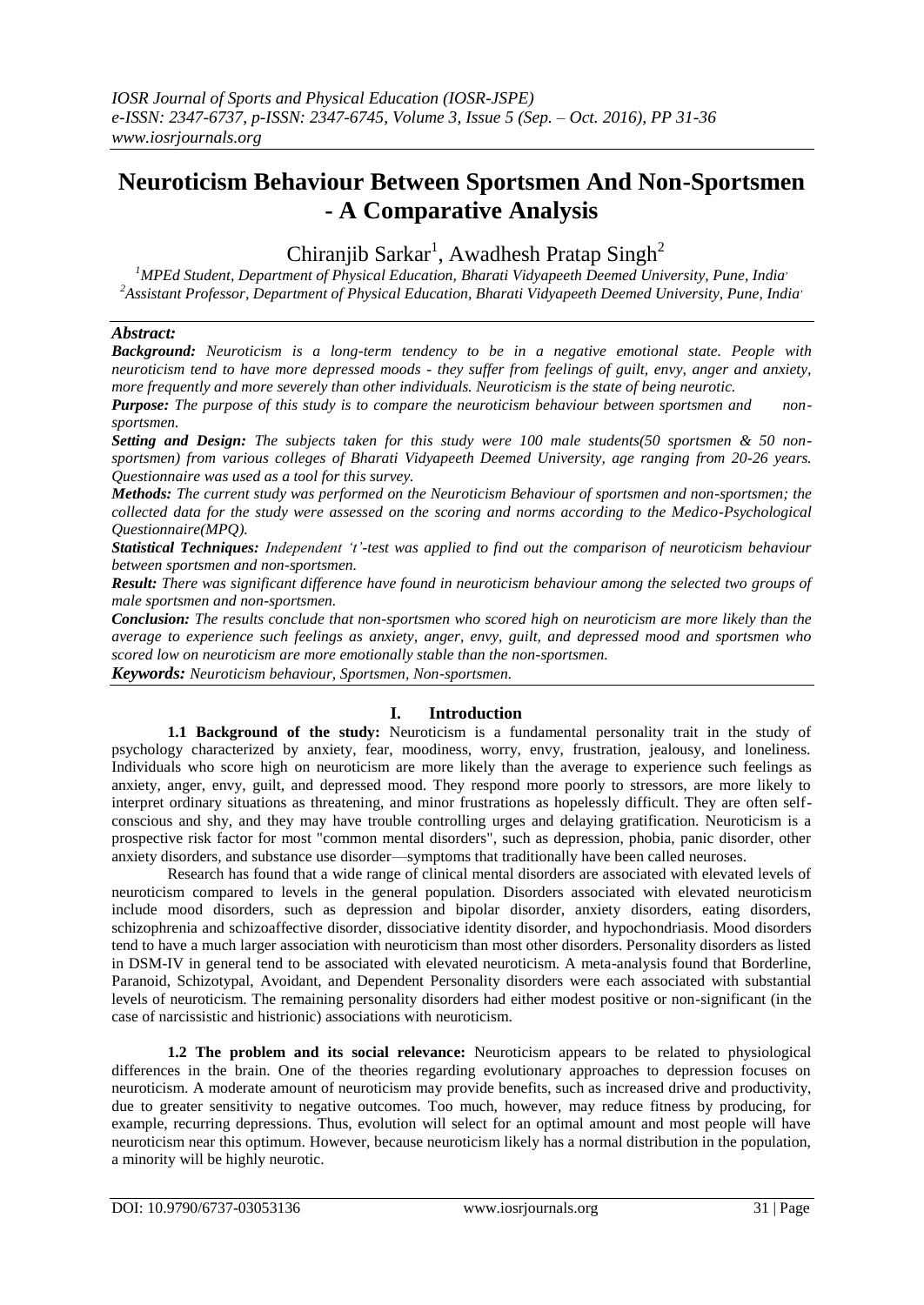Self-deprecating comedians and complainers wear their neuroticism as a badge of honor. In truth, the negatively biased are more prone to depression, anxiety, self-consciousness and hypochondria, to name just a few behavioral tripwires. Neuroticism is no fun for anyone. The good news: all personality traits, including emotional instability, exist on a continuum, in this case from the very neurotic to the implacably stable. Neuroticism is the condition or psychological trait of being neurotic. In modern life we should know about Neuroticism personality. This study measured the hysteria, neurasthenia, anxiety neurosis, compulsion and mentally illness of individuals.

**1.3 Hypothesis:** There would be no significant differences observe in neuroticism behavior among the selected two groups of male sportsmen and non-sportsmen.

#### **II. Method**

2.1 Subjects: A total number of 100 male students (50 sportsmen & 50 non-sportsmen) were selected randomly from various colleges of Bharati Vidyapeeth University and their ages were ranged from 20-26 years.

**2.2 Variables of the study:** Although only one variable i.e., neuroticism behavior has been included in this study, the five factors were tested as follows:

- Hysteria
- Anxiety Neurosis
- Neurasthenia
- Reactive Depression
- Obsession Compulsion

**2.3 Tool used:** Medico-Psychological Questionnaire (MPQ) constructed by J. Bharath Raj was the tool for the present study. The reliability and validity of the test are respectively +0.71 and +0.68.

**2.4 Procedure:** A total number of 100 male students (50 sportsmen & 50 non-sportsmen) were selected randomly from various colleges of Bharati Vidyapeeth University to conduct the test. The test was conducted through the questionnaire on both groups. They were given the questionnaire separately and thus the data were collected.

### **III. Results**

The detailed analysis of the data is presented in this chapter. The data collected from the subject were arranged in a tabular form and to find out the significant difference. Independent t-test with level of significance was set at 0.05 were used. The entire analysis of the data was done on the basis of the objective of the study. The data was obtained by administrating under the comparative analysis of neuroticism behaviour between sportsmen and non-sportsmen.

**3.1 Level of significance:** Primarily the data was analyzed using descriptive statistics such as mean, standard deviation etc. and independent 't'-test was used to compare the neuroticism behaviour between sportsmen and non-sportsmen. The level of significant difference was set at 0.05 levels.

**3.2 Findings:** The statistical results of the hysteria, neurasthenia, anxiety neurosis, reactive depression, obsession compulsion and comparison of neuroticism behaviour have been presented in tables 1 to 6.

|                                                 | <b>c.</b> 01. Companison of hysicha between sportsmen and non-spo |       |      |           |
|-------------------------------------------------|-------------------------------------------------------------------|-------|------|-----------|
|                                                 | <b>GROUP</b>                                                      | Mean  | SD   | 't' ratio |
|                                                 | <b>Sportsperson</b>                                               | 12.02 | 1.49 | $2.45*$   |
|                                                 | Non-sportsperson                                                  | 12.8  | 1.61 |           |
| 10000000<br>$\ldots \wedge \wedge \blacksquare$ |                                                                   |       |      |           |

**Table: 01:** Comparison of hysteria between sportsmen and non-sportsmen

\*Level of significance 0.05, df 98(2.00).

The above table shows the mean of sportsmen (12.02) and non-sportsmen (12.80), standered deviations (1.49 & 1.61) and the calculated t-ratio 2.45 at the degree of freedom 98(2.00). Since the tabulated t-ratio 2.00, there is significance difference between sportsmen and non-sportsmen in relation to hysteria.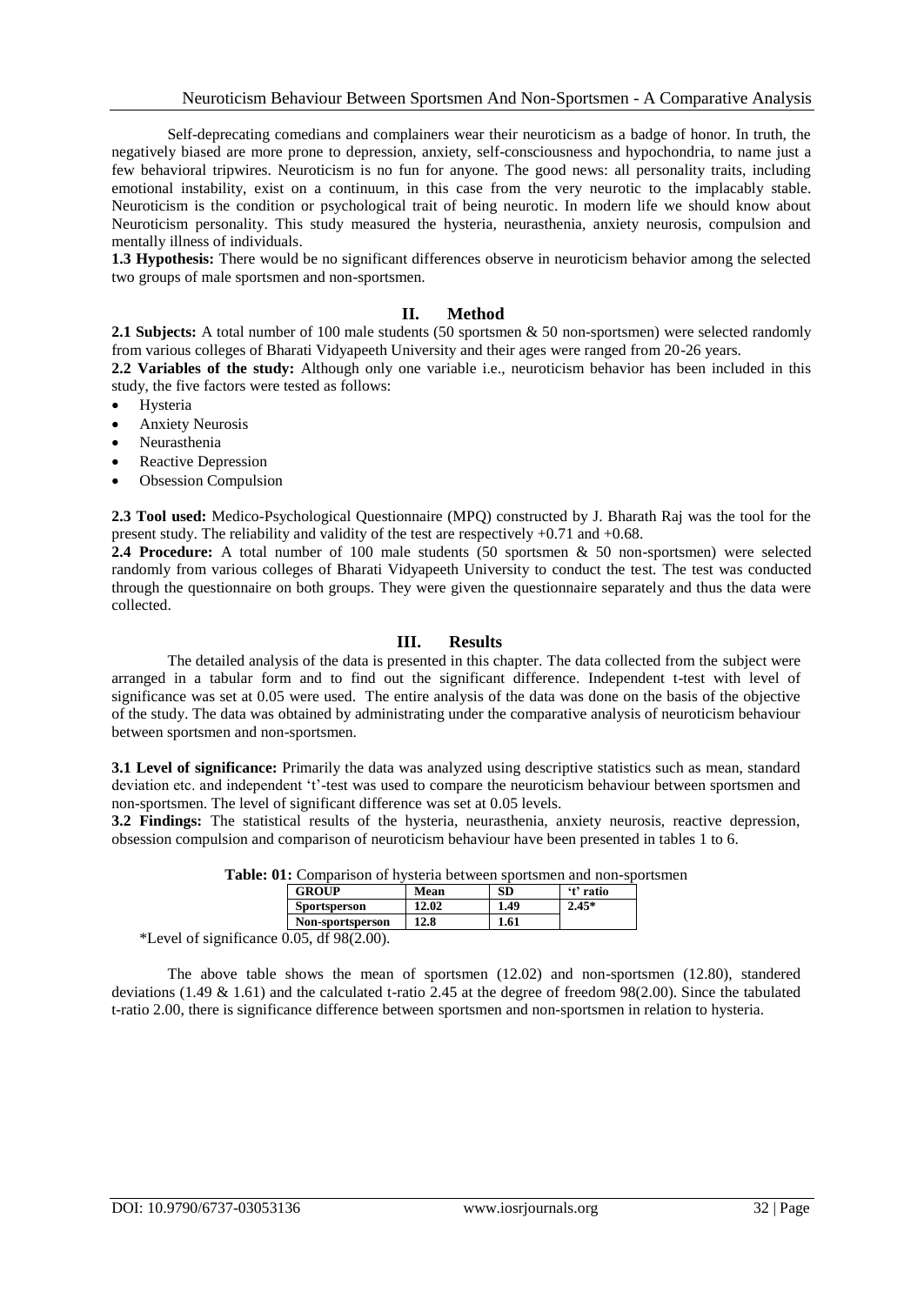## **Graphical Representation of Hysteria Between Sportsmen And Non-Sportsmen**



**Table: 02**: Comparison of neurasthenia between sportsmen and non-sportsmen

| <b>GROUP</b>                                            | Mean  | SD   | 't' ratio |
|---------------------------------------------------------|-------|------|-----------|
| Sportsperson                                            | 12.72 | 2.98 | 0.83      |
| Non-sportsperson                                        | 13.22 | 2.97 |           |
| $\sim$ $\sim$ $\sim$ $\sim$ $\sim$ $\sim$<br>$\sim$ $-$ |       |      |           |

\*Level of significance 0.05, df 98(2.00).

The above table shows the mean of sportsmen (12.72) and non-sportsmen (13.22), standered deviations (2.98 & 2.97) and the calculated t-ratio 0.83 at the degree of freedom 98(2.00). Since the tabulated t-ratio 2.00, there is no significance difference between sportsmen and non-sportsmen in relation to neurasthenia.

### **Graphical Representation Of Neurasthenia Between Sportsmen And Non-Sportsmen**



**Table: 03**: Comparison of anxiety neurosis between sportsmen and non-sportsmen

|                                  | <b>GROUP</b>        | Mean  | SD  | 't' ratio |
|----------------------------------|---------------------|-------|-----|-----------|
|                                  | <b>Sportsperson</b> | 10.24 | 217 | $4.79*$   |
|                                  | Non-sportsperson    | 2.56  | 2.6 |           |
| $\Omega$ $\Omega$ $\overline{r}$ | 10.00 $(0.00)$      |       |     |           |

\*Level of significance 0.05, df 98(2.00).

The above table shows the mean of sportsmen (10.24) and non-sportsmen (12.56), standered deviations (2.17 & 2.6) and the calculated t-ratio 4.79 at the degree of freedom 98(2.00). Since the tabulated tratio 2.00, there is significance difference between sportsmen and non-sportsmen in relation to anxiety.

## **Graphical Representation Of Anxiety Neurosis Between Sportsmen And Non-Sportsmen**

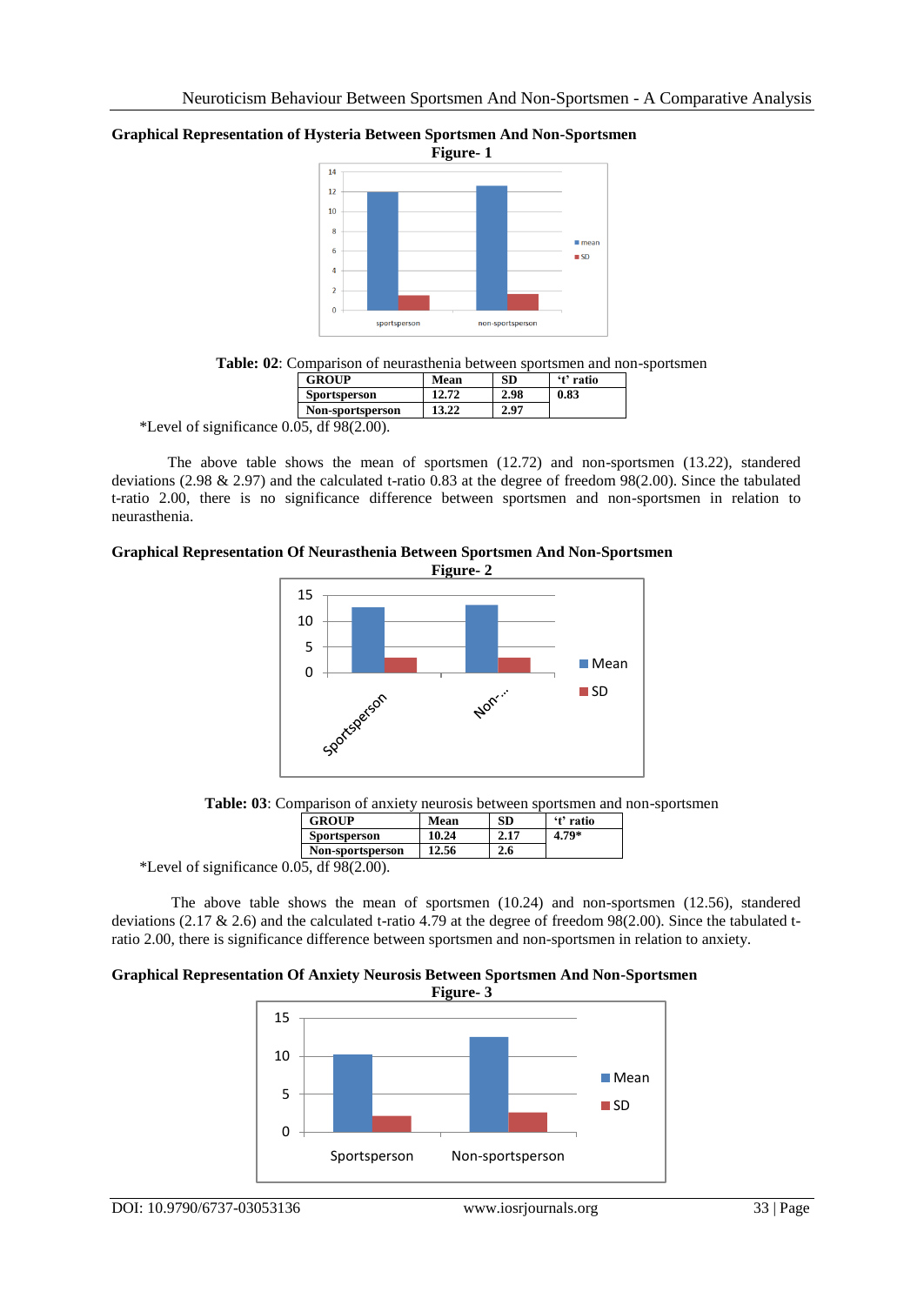| __ | GROUP                        | Mean  | SD   | 't' ratio |  |
|----|------------------------------|-------|------|-----------|--|
|    | Sportsperson                 | 10.92 | 1.88 | 1.87      |  |
|    | Non-sportsperson             | 14.72 | 3.24 |           |  |
|    | 10.00(2.00)<br>$\sim$ $\sim$ |       |      |           |  |

**Table: 04**: Comparison of reactive depression between sportsmen and non-sportsmen

\*Level of significance  $0.05$ , df  $98(2.00)$ .

The above table shows the mean of sportsmen (10.92) and non-sportsmen (14.72), standered deviations (1.88 & 3.24) and the calculated t-ratio 1.87 at the degree of freedom 98(2.00). Since the tabulated t-ratio 2.00, there is no significance difference between sportsmen and non-sportsmen in relation to reactive depression.

## **Graphical Representation Of Reactive Depression Between Sportsmen And Non-Sportsmen**

**Figure- 4**  $\Omega$ 2 4 6 8 10 12 14 16 Sportsperson Non-sportsperson ■ Mean **III** SD

**Table: 05**: Comparison of obsession compulsion between sportsmen and non-sportsmen

| GROUP                        | Mean  | SD   | 't' ratio |  |
|------------------------------|-------|------|-----------|--|
| Sportsperson                 | 10.78 | 2.22 | 1.11      |  |
| Non-sportsperson             | 11.86 | 2.33 |           |  |
| 10.0010.001<br>$\sim$ $\sim$ |       |      |           |  |

\*Level of significance 0.05, df 98(2.00).

The above table shows the mean of sportsmen (10.78) and non-sportsmen (11.86), standered deviations (2.22 & 2.33) and the calculated t-ratio 1.11 at the degree of freedom 98(2.00). Since the tabulated t-ratio 2.00, there is no significance difference between sportsmen and non-sportsmen in relation to obsession compulsion.

## **Graphical Representation Of Obsession Compulsion Between Sportsmen And Non-Sportsmen**



**Table: 06**: Comparison of neuroticism behaviour between sportsmen and non-sportsmen

| <b>GROUP</b>                                     | Mean  | SD.  | 't' ratio |  |
|--------------------------------------------------|-------|------|-----------|--|
| <b>Sportsperson</b>                              | 39.48 | 9.54 | $5.52*$   |  |
| Non-sportsperson                                 | 48.18 | 5.52 |           |  |
| $\sim$ $\sim$ $\sim$ $\sim$ $\sim$ $\sim$<br>- - |       |      |           |  |

\*Level of significance 0.05, df 98(2.00).

The above table shows the mean of sportsmen (39.48) and non-sportsmen (48.18), standered deviations (9.54 & 5.52) and the calculated t-ratio 5.52 at the degree of freedom 98(2.00). Since the tabulated t-ratio 2.00, there is significance difference between sportsmen and non-sportsmen in relation to neuroticism behaviour.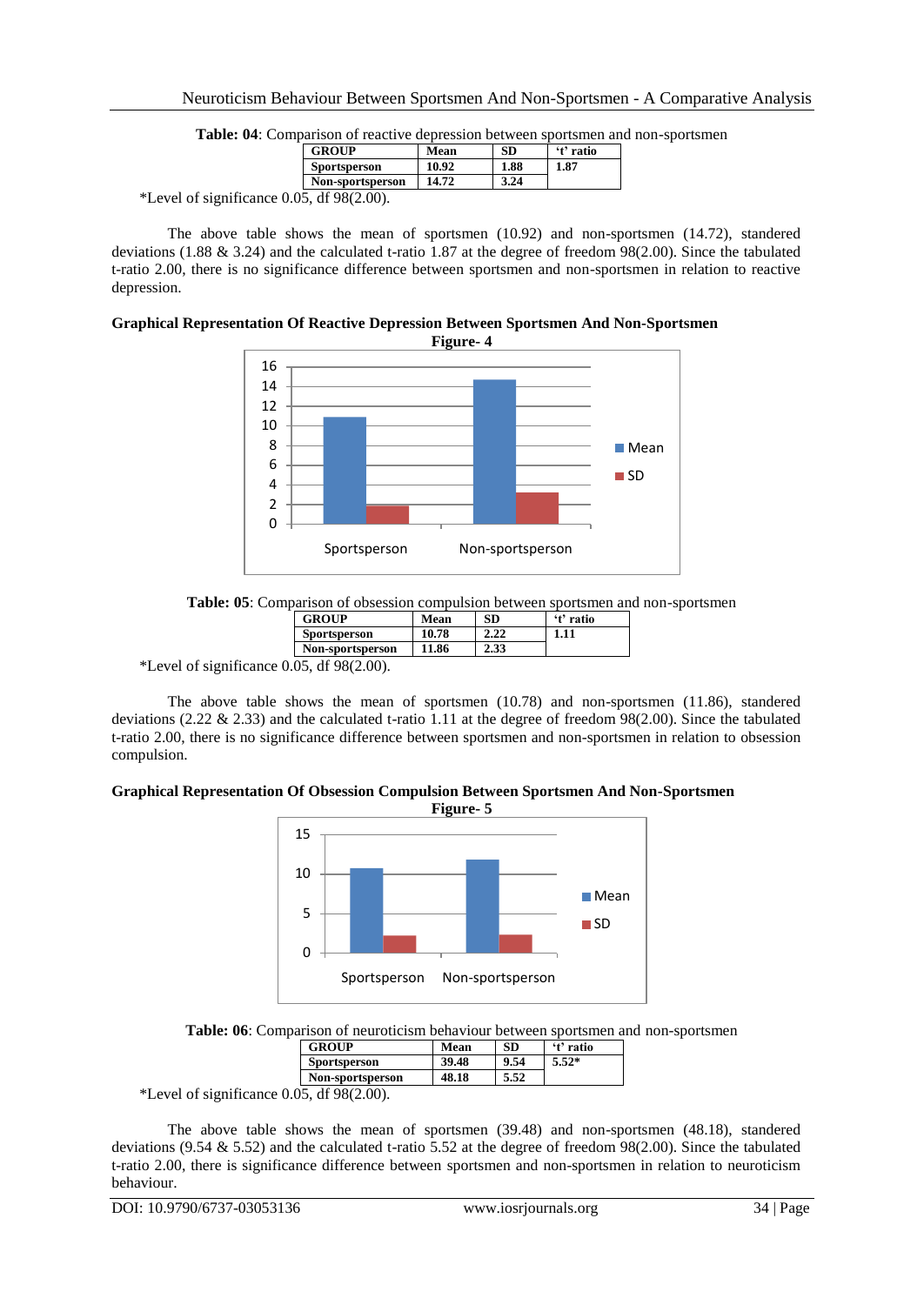

**Graphical Representation Of Neuroticism Behaviour Between Sportsmen And Non Sportsmen.**

**3.3 Discussion of hypothesis:** There is significant difference have found in neuroticism behaviour among the selected two groups of male sportsperson and non-sportsperson, so hypothesis is rejected.

### **IV. Conclusion**

The results of the study indicate that there was significant difference have found in neuroticism behaviour among the selected two groups of male sportsmen and non-sportsmen in case researcher hypothesis is rejected. Non-sportsmen who scored high on neuroticism are more likely than the average to experience such feelings as anxiety, anger, envy, guilt, and depressed mood and sportsmen who scored low on neuroticism are more emotionally stable than the non-sportsmen.

According to **Paulus DJ** *et al.* **(2015)** the association between neuroticism and depression. However, neuroticism is a general risk factor associated with many forms of psychopathology, such as anxiety, eating, and personality disorders. Past research has suggested that other factors may mediate the relationship between neuroticism and symptoms of particular disorders. Self-report questionnaires measuring neuroticism, emotion dysregulation, psychological inflexibility, shame, and symptoms of depression were administered to 105 inpatient adolescents (aged 12-17). The current study examined three factors (emotion dysregulation difficulties, psychological inflexibility, and shame) as concurrent mediators of the neuroticism/depression association.Neuroticism were significantly associated with depression, as expected. Neuroticism was also associated with emotion dysregulation and psychological inflexibility, which, in combination, fully mediated the association between neuroticism and depression. Shame was not significantly associated with neuroticism or depression, when controlling for anxiety, externalizing, sex, and age. Follow-up analyses examined six subfactors of emotion dysregulation as multiple mediators of the neuroticism/depression association. Goal directed behavior, lack of emotion regulation strategies, and impulse control were significant mediators, controlling for the other three emotion dysregulation sub-factors.

According to **Chang WH** *et al.* **(2015)** the impact of neuroticism on mental and physical health in both sexes. The aims of this study were to explore whether relationships between neuroticism scores and psychosocial indicators as well as metabolic syndrome in a population of incoming university students existed in the different sexes. In total, 4266 incoming students were included in this study. The test battery comprised a self-administered structured questionnaire, including the neuroticism subscale of the Maudsley Personality Inventory, the 12-item Chinese Health Questionnaire, the Chinese Internet Addiction Scale-Revision, the measurement of support functions, and the Pittsburgh Sleep Quality Index. Multivariate logistic regression showed that higher Pittsburgh Sleep Quality Index scores, higher Chinese Internet Addiction Scale-Revision scores, and higher 12-item Chinese Health Questionnaire scores were significantly correlated with neuroticism in both sexes, but lower perceived routine support: measurement of support functions scores were associated only with the male participants. No significant differences were found in terms of body mass index or other metabolic profiles. Individuals with poorer mental health and a poorer personal lifestyle had higher neuroticism scores, and sex effects may influence the scale of perceived social support in the neuroticism group. However, the lack of an association between neuroticism score and metabolic syndrome may be due to the recruitment of younger participants in this study.

According to **Marijnissen RM** *et al.* **(2014)** the risk of depression on incident stroke is conditional upon the relative contribution of vascular disease and of neuroticism in the underlying pathways to depression in a specific patient. We examined whether depression increases stroke in persons with low neuroticism and without preexisting cardiac disease. This was a population-based cohort study with 9-year follow-up ( $n = 2,050$ ; ≥55 years, 52% female). The incidence of stroke was determined by self-report data as well as data from general